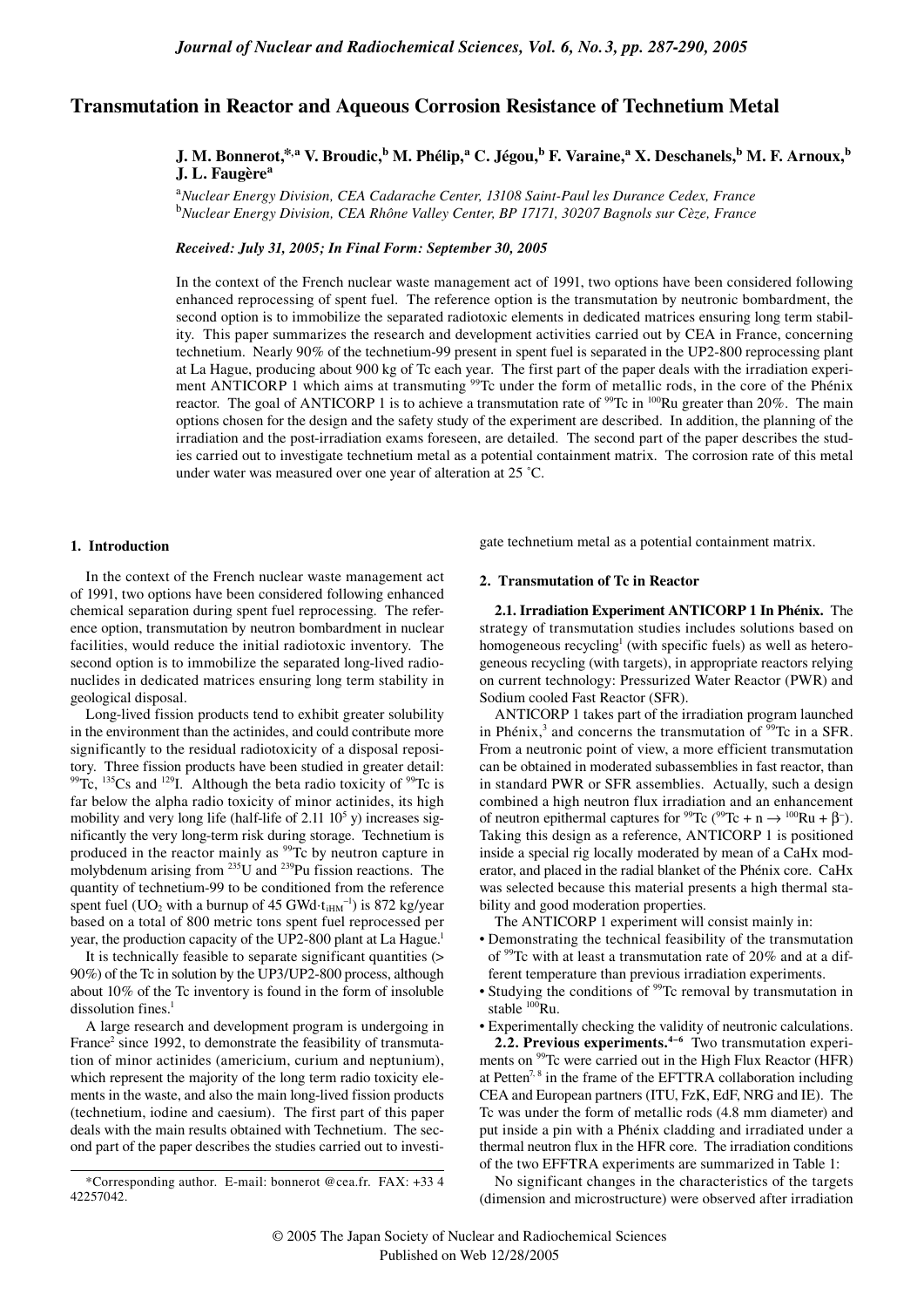**TABLE 1: Irradiation Conditions of EFFTRA T1 and T2**  Experiments<sup>7, 8</sup>

|                               | EFTTRA T1           | EFTTRA T2           |
|-------------------------------|---------------------|---------------------|
| Transmutation rate (at $\%$ ) | 6                   | 15 to 18            |
| Total fluence $(m^{-2})$      | $2.010^{26}$        | $5.4 \cdot 10^{26}$ |
| Fast fluence $(m^{-2})$       | $8.8 \cdot 10^{25}$ | $2.5 \, 10^{26}$    |
| Temperature $(K)$             | 1100                | 1100                |

in the two cases. However, the Ru radial profile determined on a section of the rod after irradiation shows a strong effect of resonance shielding of the epithermal neutrons, which leads to a sharp decrease of the concentration of Ru created in the outer 150 µm of the rod, that leveled off in the inner region.

These two experiments have demonstrated that no technical limitations are foreseen to the use of technetium in metallic form as a target for the transmutation.

More recently, metallic technetium targets-discs ( $\phi = 6$  mm, th =  $0.3$  mm) have been irradiated in the high flux<sup>9</sup> reactor SM-3 of the Research Institute of Atomic Reactors(Russia). The goal was to prepare artificial stable ruthenium pure enough for non-nuclear industrial application. The transmutation rate has achieved 34, 51 and 71% thanks to a high level of epithermal neutron flux during irradiation  $(1.1 \ 10^{14} \text{ cm}^{-2} \text{s}^{-1})$  and low thickness targets. This experiment performed on smaller sample than EFTTRA T1 and T2 has demonstrated too, the relevance of the transmutation of <sup>99</sup>Tc metallic targets.

**2.3. Irradiation device and Target.** The irradiation device consists in 3 pins, 100 mm long, each containing 2 ingots of  $99$ <sup>T</sup>C in metallic form (6 g/ingot), encapsulated inside a stainless steel pin (Figure 1). The technetium rods of ANTICORP 1 were fabricated at the Institute for Transuranium elements (ITU) at Karlsruhe, starting with powder obtained by reducing ammonium pertechnetate (NH<sub>4</sub>TcO<sub>4</sub>) in a furnace at 873 K.

The fabrication method of the ingots is described in detail in Reference 10. The main characteristics of the technetium rods are: Diameter:  $5.2$  mm, length:  $25$  mm and density:  $11.5$  g.cm<sup>-3</sup>. The cladding used for the pins is a standard Phénix cladding, made of 15x15Ti stainless steel, with an inner diameter of 5.65 mm.

A pin holder basket (Figure 2) is used to set up the 3 pins in radial position (pins separated by a 120˚ angle) and in axial position (Tc rods centered on the maximum flux plan of the Phénix



Figure 1. ANTICORP 1 pin drawings.



**Figure 2.** Pin holder basket.

core).

The capsule is a standard KMC used for experimental irradiation and internally cooled by a low sodium flow. The pin holder basket is introduced and centered inside the body of the capsule, as it can be see in the Figure 3.

The capsule is then placed inside the central hole of a DMC-2 special irradiation rig that authorizes a local moderation of the fast neutron flux. The neutron spectrum is shifted toward the epithermal neutron zones by using a moderator material, CaHx, placed inside the special rig at the level of the Tc targets. This design allows rising the epithermal resonance neutron capture of 99Tc during the irradiation.

**2.4. Neutronic studies.** In order to quantify the performances of the irradiation, different calculational methods were used. Calculations were performed with the ERANOS system associated with adjusted library ERALIB1 (based on JEF 2 evaluation). This system allows carrying out the whole neutronic characterisations. The adopted method is a heterogeneous calculation for the cell calculation in a fine energy mesh discretization and a spatial calculation in transport method, which takes into account photon propagation.

The self-shielded cross sections and scattering matrices are processed for every core material using both the subgroup method within each fine group and the slowing down treatment in many groups (1968 groups).

The DMC-2 with ANTICORP 1 pins irradiation are described in 2D cylindrical geometry for calculating the collision probabilities. The flux and current are calculated in a P1 approximation. The whole core calculations are processed in 33 energy groups in transport method (Figure 4).

The x-axis decrease of the neutron flux inside the position of the irradiation rig in the radial blanket is taken into account in the 2D (X Y) calculations. This neutron flux decrease leads to slightly different results for the three pins, depending on their position inside the capsule.

The maximal transmutation rate obtained in the Tc rods during irradiation in the front pin (the nearest to the center of the core of Phénix) is represented in the Figure 5.

As the maximal length of the irradiation will be 720 EFPD until the final shutdown of Phénix, the maximum transmutation rate of Tc in ANTICORP 1 will reach 24.85% in the front pin. The main values computed are reported in the Table 2.

The uncertainties to take into account on the fast neutron fluence and the integrated dose are  $\pm 19\%$ .



**Figure 3.** Irradiation capsule.

**spectrum in ANTICORP 1 pin (normalized to 1)**



**Figure 4.** Spectrum (33 groups) in ANTICORP 1 irradiation.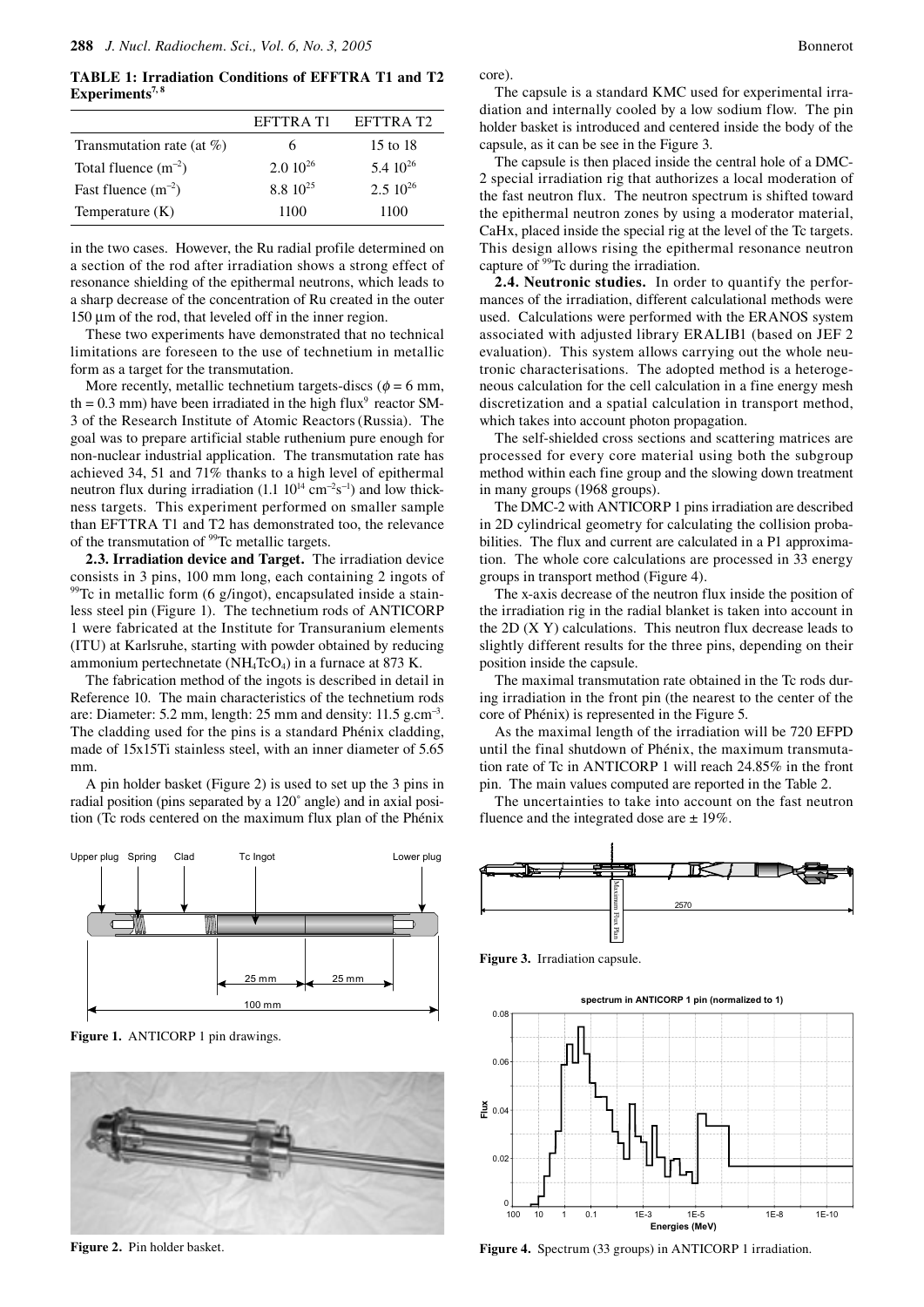

**Figure 5.** Evolution of the <sup>99</sup>Tc transmutation rate during irradiation in the front pin.

**TABLE 2: Irradiation Conditions Calculated for ANTI-CORP 1 Pins**

|                                | Front pin        | Rear pin         |
|--------------------------------|------------------|------------------|
| Transmutation rate (at $%$ )   | 24.85            | 24.53            |
| Total fluence $(m^{-2})$       | $1.3 \; 10^{27}$ | $1.2 \; 10^{27}$ |
| Fast fluence $(m^{-2})$        | 4.3 $10^{26}$    | $3.8\ 10^{26}$   |
| Integrated dose (dpa $_{Fe}$ ) | 18.2             | 15.7             |

The pseudo half-life of the <sup>99</sup>Tc under irradiation (time corresponding to the transmutation of 50% of the  $^{99}$ Tc in  $^{100}$ Ru) is closed to 1790 EFPD.

The power delivered in the Tc rod under irradiation results mainly from the interaction of:

- Gamma from the Phénix core,
- gamma from radiative captures ( $E_{\gamma}$  = 6.7 MeV),
- beta decay of <sup>100</sup>Tc on <sup>100</sup>Ru (E<sub>β</sub> = 1.315 MeV).

The different contributions to the total power delivered in the Tc rods, calculated for the front pin (nearest of the core center), are gathered in the Table 3. This table shows that the major contribution to the power comes from the beta decay. The uncertainties on the calculated linear power are  $\pm 25\%$ .

|  |  |  | <b>TABLE 3: Contributions to the Total Linear Power</b> |  |  |  |  |  |
|--|--|--|---------------------------------------------------------|--|--|--|--|--|
|--|--|--|---------------------------------------------------------|--|--|--|--|--|

|                           | Linear Power $(W.cm^{-1})$ |
|---------------------------|----------------------------|
| Gamma from the core       | 3.3                        |
| Gamma (radiative capture) | 5.3                        |
| Beta decay                | 8.8                        |
| Total linear power        | 174                        |

**2.5. Thermal studies.** Modeling with the finite elements code CAST3M was performed for the thermal design of the pins. This modeling allows calculating the operating temperatures of the Tc rods and the cladding during irradiation. For safety reason, the irradiation designer has to check that sufficient margin will be kept all along the irradiation, to prevent from Tc rod melting or eutectic formation with cladding. For the ANTICORP 1 design, the lower temperature to be considered for the safety study corresponds to the eutectic between Nickel (element of the cladding) and Technetium, which occurs at 1768 K.

The temperatures calculated in normal operating conditions reach respectively 759 and 675 K in the Tc rods and the cladding. By taking into account all the uncertainties related to the characteristics of the pins (geometry of rods and cladding, thermal conductivity of the Tc and the filling gas, …) and the irradiation conditions (linear power, coolant temperature, …), the calculation shows that the temperature will never exceed respectively 991 and 726 K. This result underlines that no risk of melting is expected for ANTICORP 1 pins, in these irradiation conditions.

As the evolution of the thermal conductivity, caused by the Ru formation under irradiation (up to 25% Ru for 720 EPFD) will be very slight, $\frac{11}{11}$  the temperature of the rods will be quite stable until the end of the irradiation.

Compared to the EFTTRA experiments, the temperature of the ANTICORP 1 Tc rods will be obviously lower (759 K) against 1100 K). These new irradiation conditions will allow checking the influence of temperature of the technetium rods on the behavior of the target under neutron flux (swelling in particular).

**2.6. Post irradiation exams.** After irradiation the ANTI-CORP 1 capsule will be transferred and dismantled in the Phénix hot cells. Non-destructive exams, as diameter profilometry, neutron radiography and gamma spectrometry, will be carried out on the 3 pins. Then the 3 pins will be transferred to the LECA facility in the Cadarache CEA center, to perform destructive exams. Only one pin will be cut to remove the 2 Tc rods, and carry out at least the following exams: dimensional control, metallography exam, X-ray diffraction examination, micro hardness, radial distribution of Ru control (EPMA) and chemical analysis.

**2.7. Schedule.** The irradiation of the ANTICORP 1 capsule in Phénix started on June 2003 and will last until mid-2008 in order to achieve the goal of 720 EFPD of irradiation. Up to now (May 2005) more than  $7.5\%$  of the <sup>99</sup>Tc (calculated data) have been already transmuted in <sup>100</sup>Ru. The post irradiation exams are planned from the second half of 2008. As done for the EFTTRA T1 experiment and if the targets reveal a good behavior, CEA plans to extend the irradiation of the remaining pins, in the frame of a further experiment in another reactor.

### **3. Aqueous Corrosion Resistance of Technetium Metal**

**3.1. Context of the studies.** Various Tc immobilization routes have been examined, including metal matrices such as Nb alloys.<sup>1</sup> In addition to these studies, and in view of the properties of technetium itself, the aqueous corrosion resistance of pure Tc metal has been assessed.

Its solubility in aqueous media is highly dependent on its oxidation state. Technetium exists at several oxidation states between 0 and +VII. Under reducing conditions it is found at oxidation state +IV and exhibits relatively low solubility  $(10^{-9}$ mol⋅L<sup>-1</sup> at equilibrium with TcO<sub>2</sub>,<sup>12</sup> whereas under oxidizing conditions the stability of the  $TcO<sub>4</sub><sup>-</sup>$  ion enhances its solubility and mobility.

**3.2. Technetium Metal Alteration Process.** Although reductive redox conditions prevail in a deep geological repository site of the type under consideration in France,<sup>13</sup> the possibility of oxidizing dissolution of technetium must be taken into account because of the beta radiation field and water radiolysis at the interface. Water radiolysis generates both oxidizing species (OH°,  $H_2O_2$ , etc.) and reducing species (H°,  $H_2$ , etc.), and can locally modify the redox conditions leading to the dissolution of the  $TcO<sub>4</sub>$  ion. The redox buffering capacity of the surrounding environment will be crucial for the existence of oxidizing conditions at the  $Tc/H_2O$  interface. The mechanism considered is similar to the one discussed for dissolving uranium in spent fuel.<sup>14</sup>

 The technetium dissolution reaction depends on the interface potential and on the possible presence of precipitates or complexants in the system. A leaching experiment was first conducted to monitor the Tc release versus time in pure water.

**3.3. Experimental.** *Materials*: This preliminary experiment was carried out on a piece of Tc metal taken from one of the technetium rods prepared for the ANTICORP 1 experiment for transmuting <sup>99</sup>Tc subjected to a moderated flux in the Phenix reactor as part of the EFTTRA (Experimental Feasibility of Targets for TRAnsmutation) project. The rods were fabri